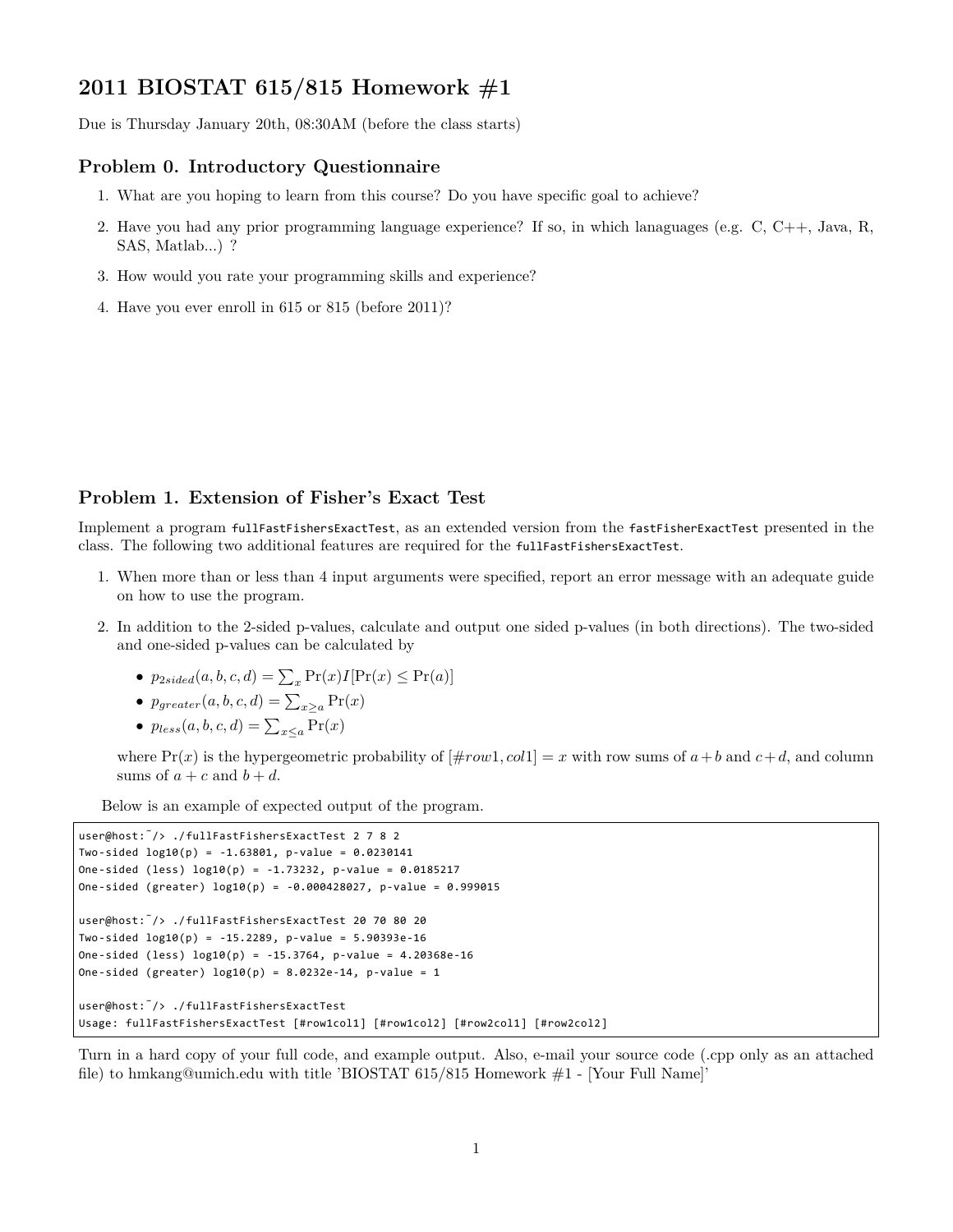## **Problem 2 - Revisiting towerOfHanoi**

Consider the following version of modified towerOfHanoi program

```
#include <iostream>
void towerOfHanoi(int n, int s, int i, int d, int& ra) {
  ++ra;
 if ( n > 0 ) {
   towerOfHanoi(n-1,s,d,i,ra);
    std::cout << "Disk " << n << " : " << s << " -> " << d << std::endl;
    towerOfHanoi(n-1,i,s,d,ra);
 }
}
int main(int argc, char** argv) {
 int n = \text{atoi}(\text{argv}[1]);int numCalls = 0;
  towerOfHanoi(n, 1, 2, 3, numCalls);
  std::cout << "Total of " << numCalls << " function calls have been made" << std::endl;
}
```
- 1. What is the total number of function calls reported when  $n = 3$ ?
- 2. What would be the total number of function calls reported for an arbitrary *n*? Explain why.
- 3. What would happen if the last argument of towerOfHanoi() function was int ra instead of int& ra?